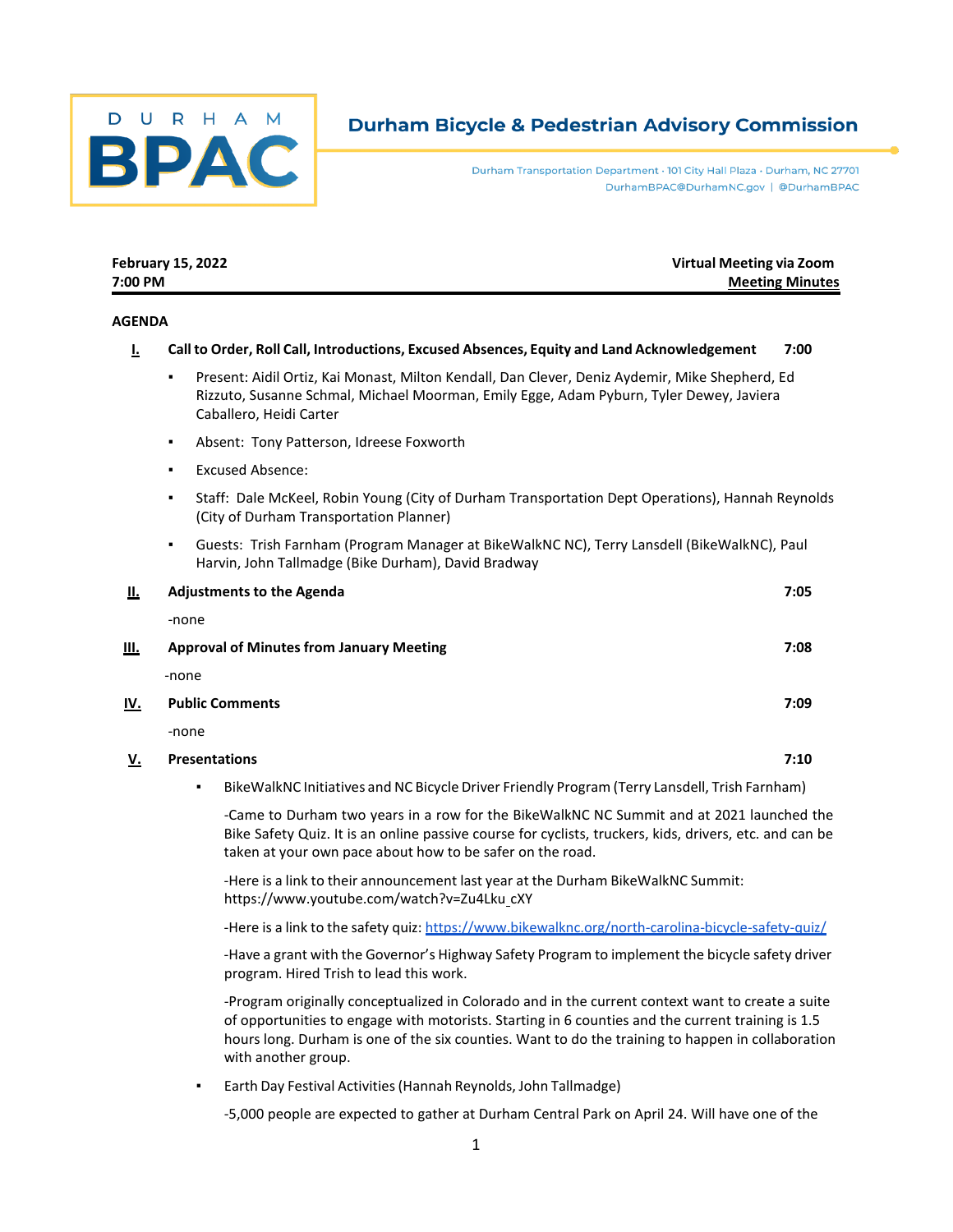GoDurham busesto teach people about bike rack and hosting a pop up traffic garden for youth.

-Does Durham BPAC want to do Bike Valet? Volunteer for the traffic garden? John will send up sign up sheet

# **VI. Committee Reports 7.48**

- Education, Encouragement and Engagement Committee Report (Susanne Schmal)
	- Terry and Trish attended the meeting to talk about BikeWalkNC's new motorist education program.
	- Also, submitted paperwork for speaker fees for Bike Month to see how to use the resources on an attractive speaker.
	- Starting book club
- Development Review Committee Report (Dan Clever)

-First month that had their part 1 and part 2 with the PIE committee. Covered ground on both committees

-Mostly reviewed a Welcome Place's development plan. Constance Wright and Celeste Richie are able to give comments on this plan.

-Reviewed a development plan that will be on Farrington Rd.

-Deniz mentioned that there are similar comments made that can be easily taught to new members so that more people who can review plans. Have begun documenting them and creating stock comments that will eventually be used as a tool for others to review plans in a standard way.

-Following up with case planners to make it easier to access the site plans. Hard to share them currently with the team if you don't have certain software since the PDF files are really huge.

▪ Bike & Pedestrian Plan Implementation / Evaluation Committee Report (Michael Moorman)

-Started out talking about "level of service" categorization. Only applies to motorists in Durham, but other places apply this thinking to pedestrian and bicyclists as well.

-Hope to stay up to date with the repaving plans for restriping opportunities. Right now the notification cycle feels really short. Tasha Johnson and Clint Blackburn from the Public Works Dept are invited to the March meeting to discuss the resurfacing program.

-Dan brought a letter to make headway on the ATC expansion. The developers have not been initially very responsive to comments. Aidil moved to have the letter approved. Michael 2nd. Unanimous approval to send the letter. It will also be shared with City Council and County Commissioners.

- Updates from Liaisons
	- Durham City Council (Javiera Caballero) no
	- Durham Board of County Commissioners (Heidi Carter) Annual report got a big shout out at work session for youth empowerment, speakers, and racial equity work for the year. Approved a renewable energy plan last night for the county to help achieve goals to 80% renewable energy by 2030. Transitioning fleet of vehicles to electric over the next 5 years.
	- Duke University (Tyler Dewey) Map of bike parking is live at this link now: https://maps.duke.edu > Parking > Bicycle. Working with folks at City to see if students can develop bike charging stations around campus and battery fixes to charge without removing battery. Want it to be scalable to see if it can be affordable for city to do.
	- NC Central University (Tony Patterson) none
	- Comprehensive Plan (Aidil Ortiz & Ed Rizzuto) Ellen and Ed met to further work on accessible transportation design and Transportation Working group will meet again before Planning Dept. will develop policy language over the next few weeks to share with
- Other Community Updates (All) Come out to the last two Rail Trail feedback events.